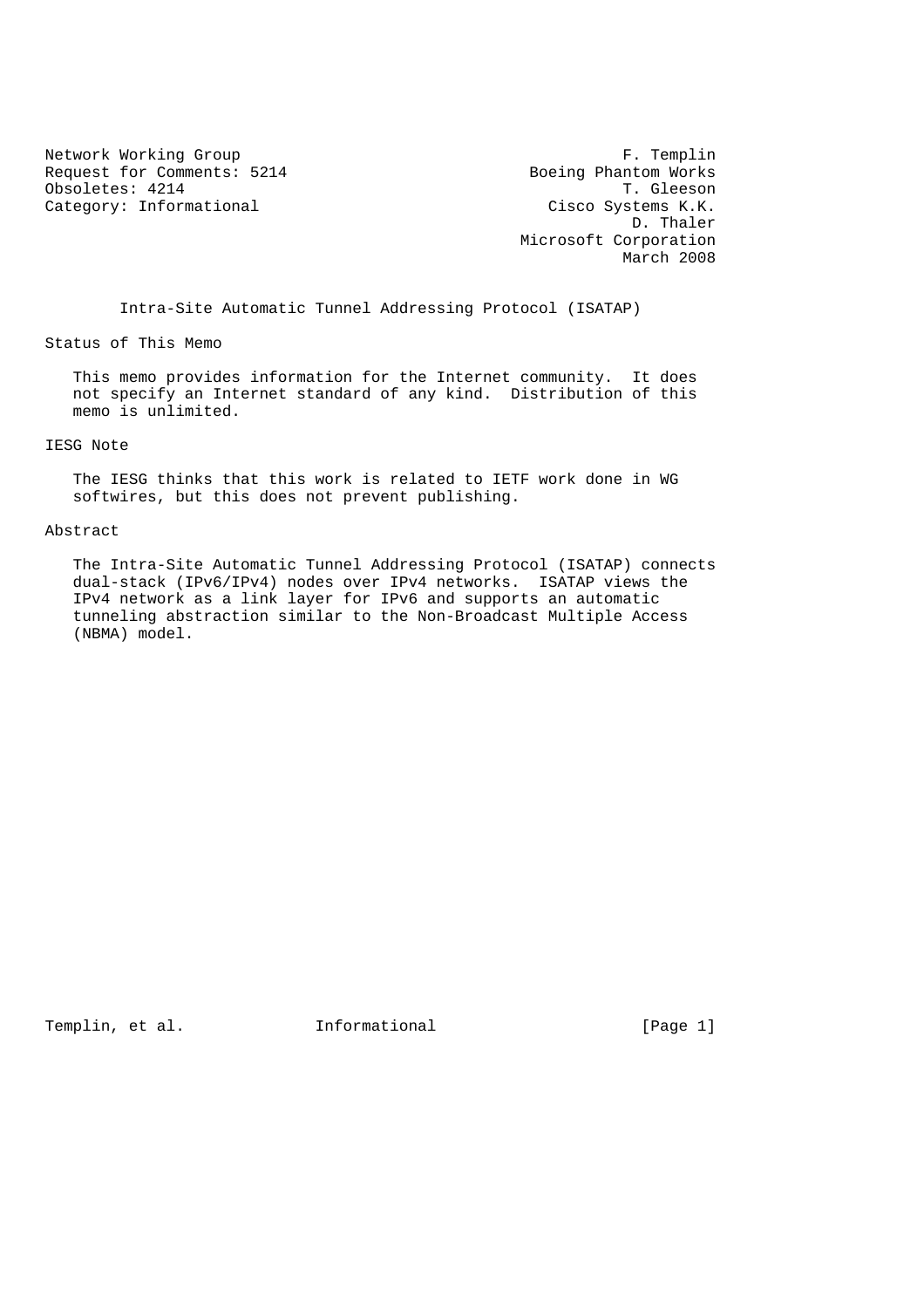## Table of Contents

| $1$ .          |                                                            |
|----------------|------------------------------------------------------------|
|                |                                                            |
|                |                                                            |
|                |                                                            |
| 5 <sub>1</sub> |                                                            |
| б.             |                                                            |
|                | 6.1. ISATAP Interface Identifiers 4                        |
|                | 6.2. ISATAP Interface Address Configuration 5              |
|                |                                                            |
|                |                                                            |
|                |                                                            |
|                |                                                            |
|                |                                                            |
|                |                                                            |
|                |                                                            |
|                |                                                            |
|                |                                                            |
|                | 8.2. Router and Prefix Discovery - Router Specification 7  |
|                | 8.3. Router and Prefix Discovery - Host Specification 7    |
|                |                                                            |
|                | 8.3.2. Potential Router List Initialization 7              |
|                | 8.3.3. Processing Received Router Advertisements  8        |
|                | 8.3.4. Sending Router Solicitations  8                     |
|                |                                                            |
|                |                                                            |
|                |                                                            |
|                |                                                            |
|                |                                                            |
|                |                                                            |
|                |                                                            |
|                |                                                            |
|                | Appendix A. Modified EUI-64 Addresses in the IANA Ethernet |
|                |                                                            |

## 1. Introduction

 This document specifies a simple mechanism called the Intra-Site Automatic Tunnel Addressing Protocol (ISATAP) that connects dual-stack (IPv6/IPv4) nodes over IPv4 networks. Dual-stack nodes use ISATAP to automatically tunnel IPv6 packets in IPv4, i.e., ISATAP views the IPv4 network as a link layer for IPv6.

 ISATAP enables automatic tunneling whether global or private IPv4 addresses are used, and it presents a Non-Broadcast Multiple Access (NBMA) abstraction similar to [RFC2491],[RFC2492],[RFC2529], and [RFC3056].

Templin, et al. **Informational** [Page 2]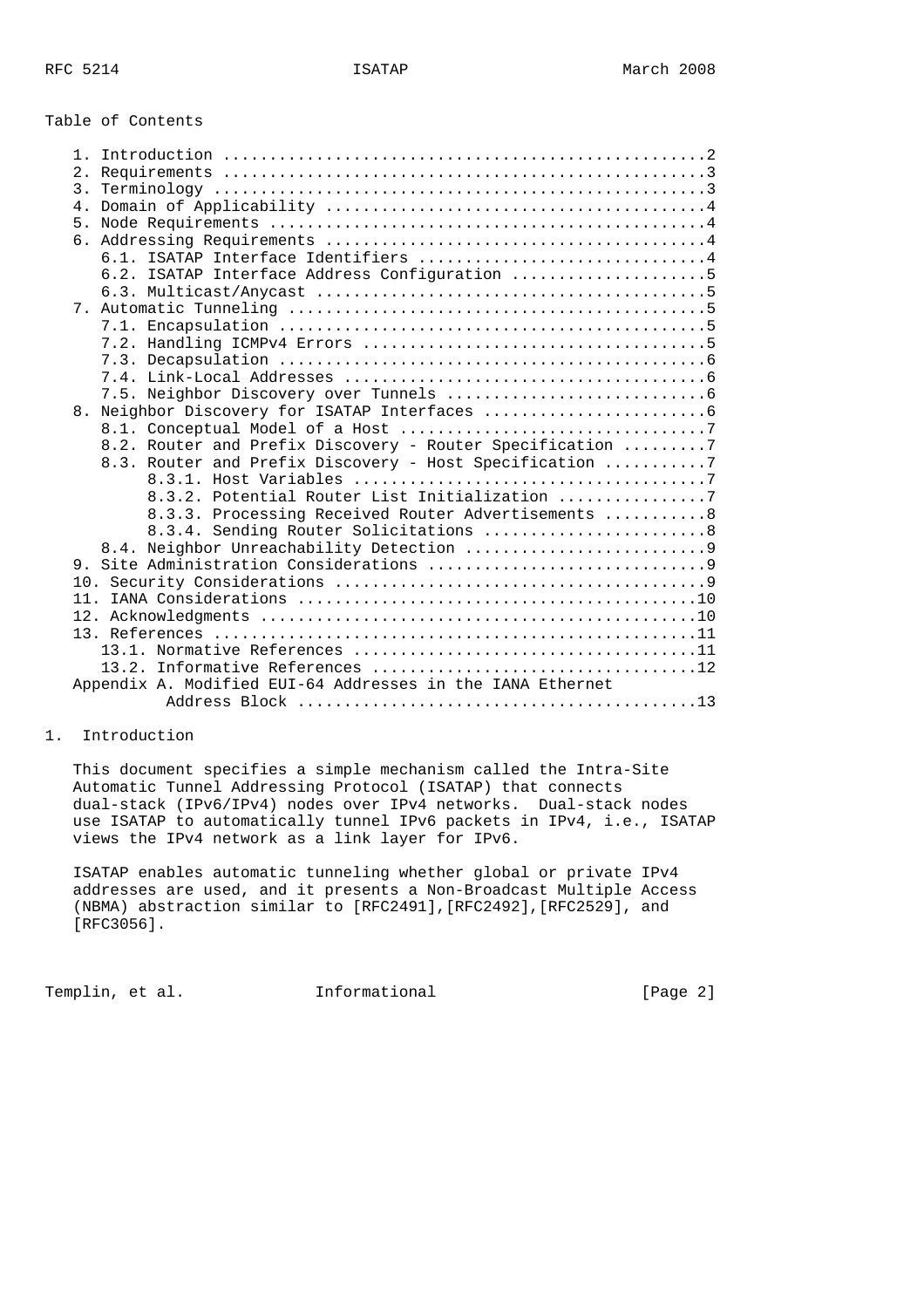The main objectives of this document are to: 1) describe the domain of applicability, 2) specify addressing requirements, 3) specify automatic tunneling using ISATAP, 4) specify the operation of IPv6 Neighbor Discovery over ISATAP interfaces, and 5) discuss Site Administration, Security, and IANA considerations.

2. Requirements

 The keywords MUST, MUST NOT, REQUIRED, SHALL, SHALL NOT, SHOULD, SHOULD NOT, RECOMMENDED, MAY, and OPTIONAL, when they appear in this document, are to be interpreted as described in [RFC2119].

 This document also uses internal conceptual variables to describe protocol behavior and external variables that an implementation must allow system administrators to change. The specific variable names, how their values change, and how their settings influence protocol behavior are provided in order to demonstrate protocol behavior. An implementation is not required to have them in the exact form described here, as long as its external behavior is consistent with that described in this document.

3. Terminology

 The terminology of [RFC2460] and [RFC4861] applies to this document. The following additional terms are defined:

ISATAP node/host/router:

 A dual-stack (IPv6/IPv4) node/host/router that implements the specifications in this document.

ISATAP interface:

 An ISATAP node's Non-Broadcast Multi-Access (NBMA) IPv6 interface, used for automatic tunneling of IPv6 packets in IPv4.

ISATAP interface identifier:

 An IPv6 interface identifier with an embedded IPv4 address constructed as specified in Section 6.1.

 ISATAP address: An IPv6 unicast address that matches an on-link prefix on an ISATAP interface of the node, and that includes an ISATAP interface identifier.

locator:

 An IPv4 address-to-interface mapping; i.e., a node's IPv4 address and its associated interface.

Templin, et al. 1nformational 1999 [Page 3]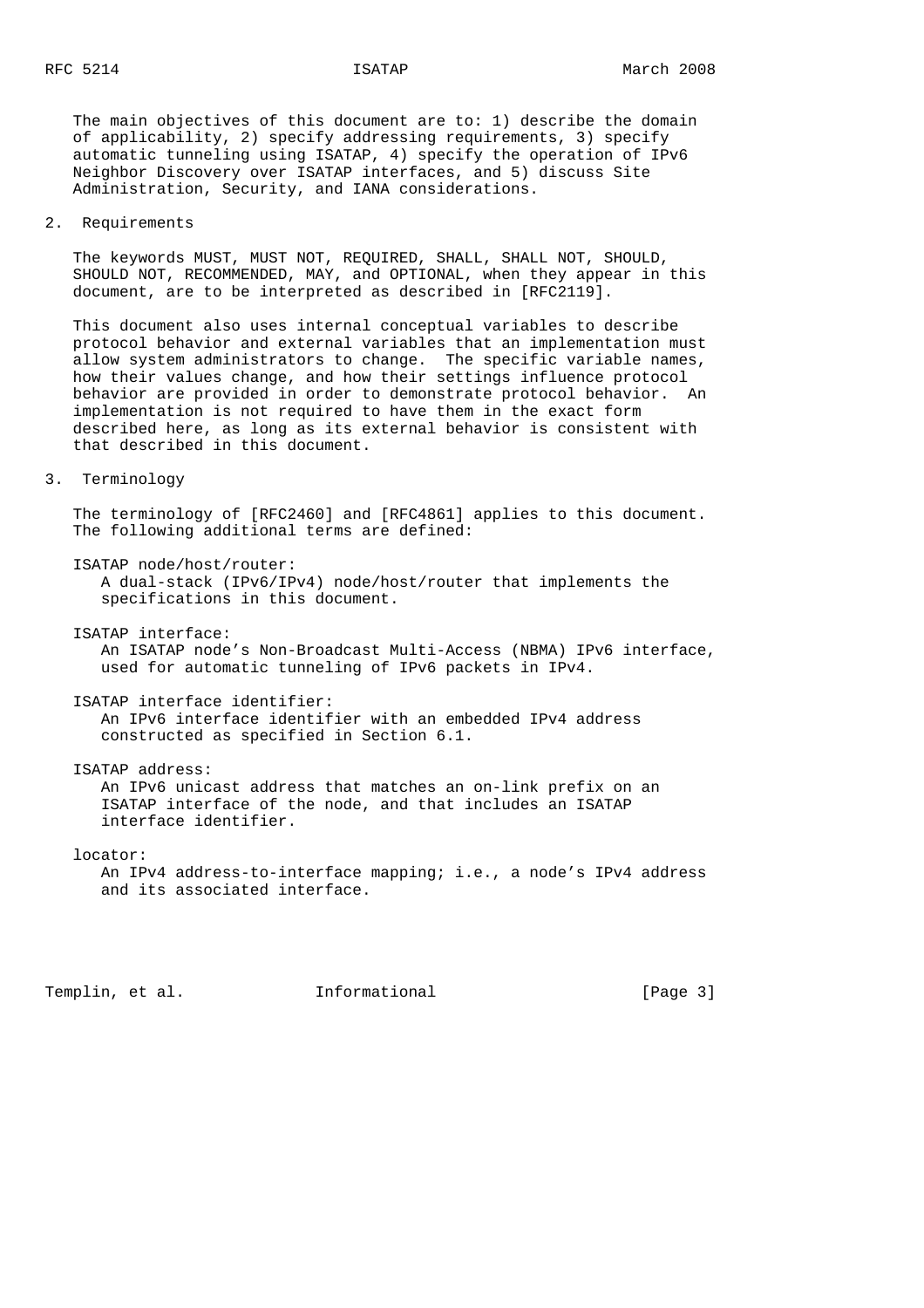locator set: A set of locators associated with an ISATAP interface. Each locator in the set belongs to the same site.

4. Domain of Applicability

 The domain of applicability for this technical specification is automatic tunneling of IPv6 packets in IPv4 for ISATAP nodes within sites that observe the security considerations found in this document, including host-to-router, router-to-host, and host-to-host automatic tunneling in certain enterprise networks and 3GPP/3GPP2 wireless operator networks. (Other scenarios with a sufficient trust basis ensured by the mechanisms specified in this document also fall within this domain of applicability.)

 Extensions to the above domain of applicability (e.g., by combining the mechanisms in this document with those in other technical specifications) are out of the scope of this document.

# 5. Node Requirements

 ISATAP nodes observe the common functionality requirements for IPv6 nodes found in [RFC4294] and the requirements for dual IP layer operation found in Section 2 of [RFC4213]. They also implement the additional features specified in this document.

# 6. Addressing Requirements

6.1. ISATAP Interface Identifiers

 ISATAP interface identifiers are constructed in Modified EUI-64 format per Section 2.5.1 of [RFC4291] by concatenating the 24-bit IANA OUI (00-00-5E), the 8-bit hexadecimal value 0xFE, and a 32-bit IPv4 address in network byte order as follows:

 When the IPv4 address is known to be globally unique, the "u" bit (universal/local) is set to 1; otherwise, the "u" bit is set to 0. "g" is the individual/group bit, and "m" represents the bits of the IPv4 address.

Templin, et al. 1nformational 1999 [Page 4]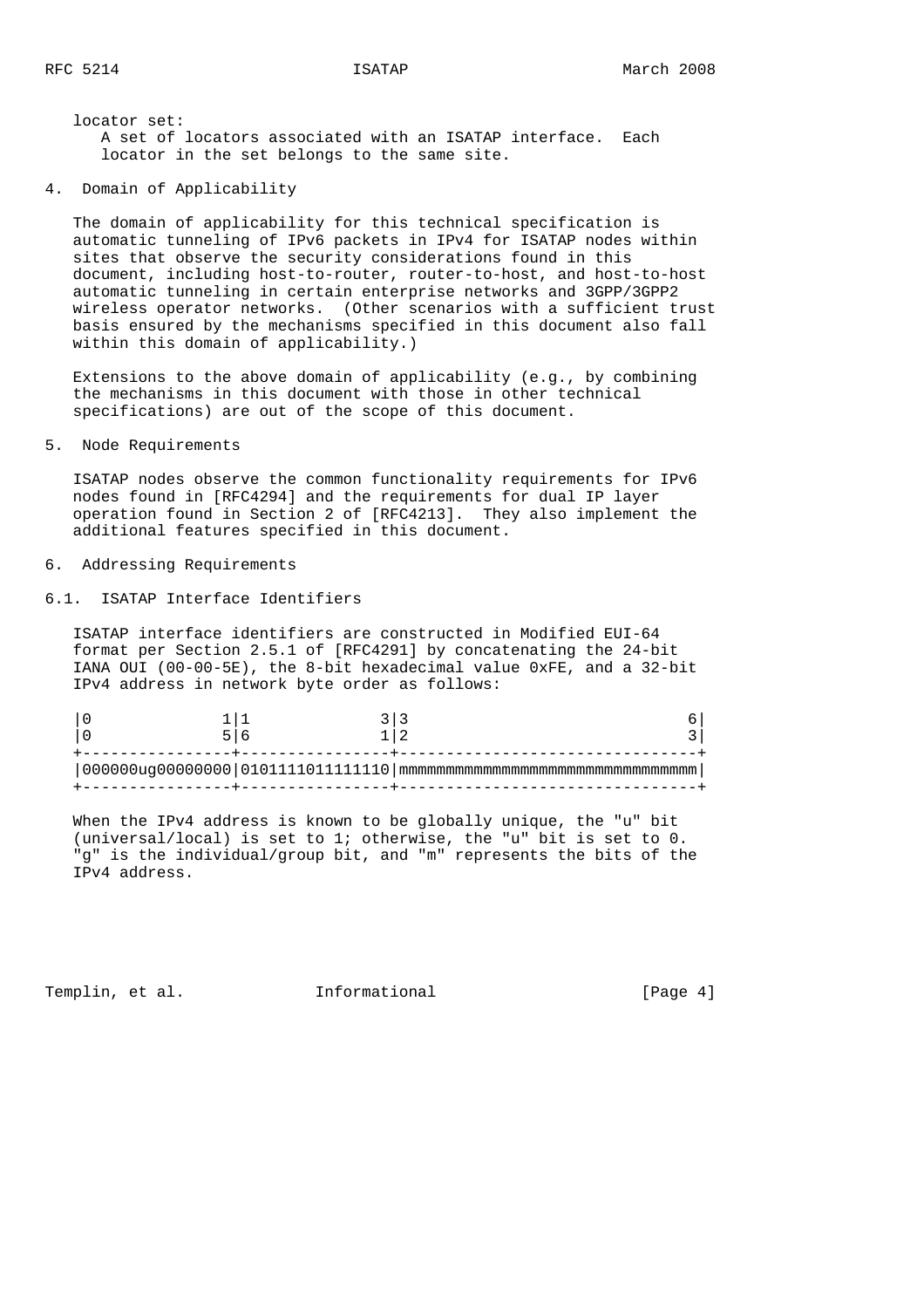Per Section 2.5.1 of [RFC4291], ISATAP nodes are not required to validate that interface identifiers created with modified EUI-64 tokens with the "u" bit set to universal are unique.

6.2. ISATAP Interface Address Configuration

 Each ISATAP interface configures a set of locators consisting of IPv4 address-to-interface mappings from a single site; i.e., an ISATAP interface's locator set MUST NOT span multiple sites.

When an IPv4 address is removed from an interface, the corresponding locator SHOULD be removed from its associated locator set(s). When a new IPv4 address is assigned to an interface, the corresponding locator MAY be added to the appropriate locator set(s).

 ISATAP interfaces form ISATAP interface identifiers from IPv4 addresses in their locator set and use them to create link-local ISATAP addresses (Section 5.3 of [RFC4862]).

## 6.3. Multicast/Anycast

 It is not possible to assume the general availability of wide-area IPv4 multicast, so (unlike 6over4 [RFC2529]) ISATAP must assume that its underlying IPv4 carrier network only has unicast capability. Support for IPv6 multicast over ISATAP interfaces is not described in this document.

 Similarly, support for Reserved IPv6 Subnet Anycast Addresses is not described in this document.

7. Automatic Tunneling

 ISATAP interfaces use the basic tunneling mechanisms specified in Section 3 of [RFC4213]. The following sub-sections describe additional specifications.

7.1. Encapsulation

 ISATAP addresses are mapped to a link-layer address by a static computation; i.e., the last four octets are treated as an IPv4 address.

### 7.2. Handling ICMPv4 Errors

 ISATAP interfaces SHOULD process Address Resolution Protocol (ARP) failures and persistent ICMPv4 errors as link-specific information indicating that a path to a neighbor may have failed (Section 7.3.3 of [RFC4861]).

Templin, et al. 1nformational 1999 [Page 5]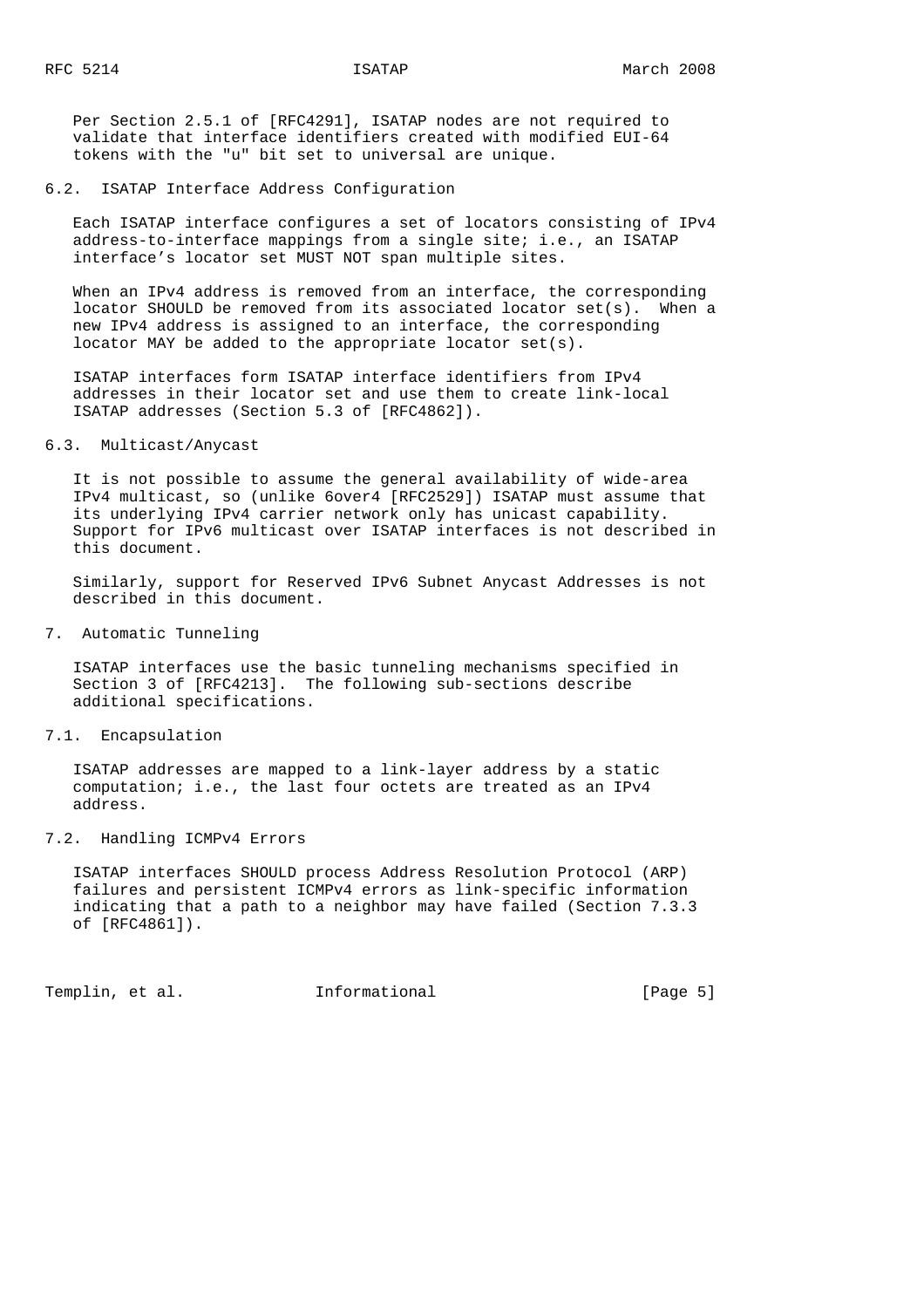# 7.3. Decapsulation

 The specification in Section 3.6 of [RFC4213] is used. Additionally, when an ISATAP node receives an IPv4 protocol 41 datagram that does not belong to a configured tunnel interface, it determines whether the packet's IPv4 destination address and arrival interface match a locator configured in an ISATAP interface's locator set.

 If an ISATAP interface that configures a matching locator is found, the decapsulator MUST verify that the packet's IPv4 source address is correct for the encapsulated IPv6 source address. The IPv4 source address is correct if:

- o the IPv6 source address is an ISATAP address that embeds the IPv4 source address in its interface identifier, or
- o the IPv4 source address is a member of the Potential Router List (see Section 8.1).

 Packets for which the IPv4 source address is incorrect for this ISATAP interface are checked to determine whether they belong to another tunnel interface.

7.4. Link-Local Addresses

 ISATAP interfaces use link-local addresses constructed as specified in Section 6 of this document.

7.5. Neighbor Discovery over Tunnels

 ISATAP interfaces use the specifications for neighbor discovery found in the following section of this document.

8. Neighbor Discovery for ISATAP Interfaces

 ISATAP interfaces use the neighbor discovery mechanisms specified in [RFC4861]. The following sub-sections describe specifications that are also implemented.

Templin, et al. 1nformational 1999 [Page 6]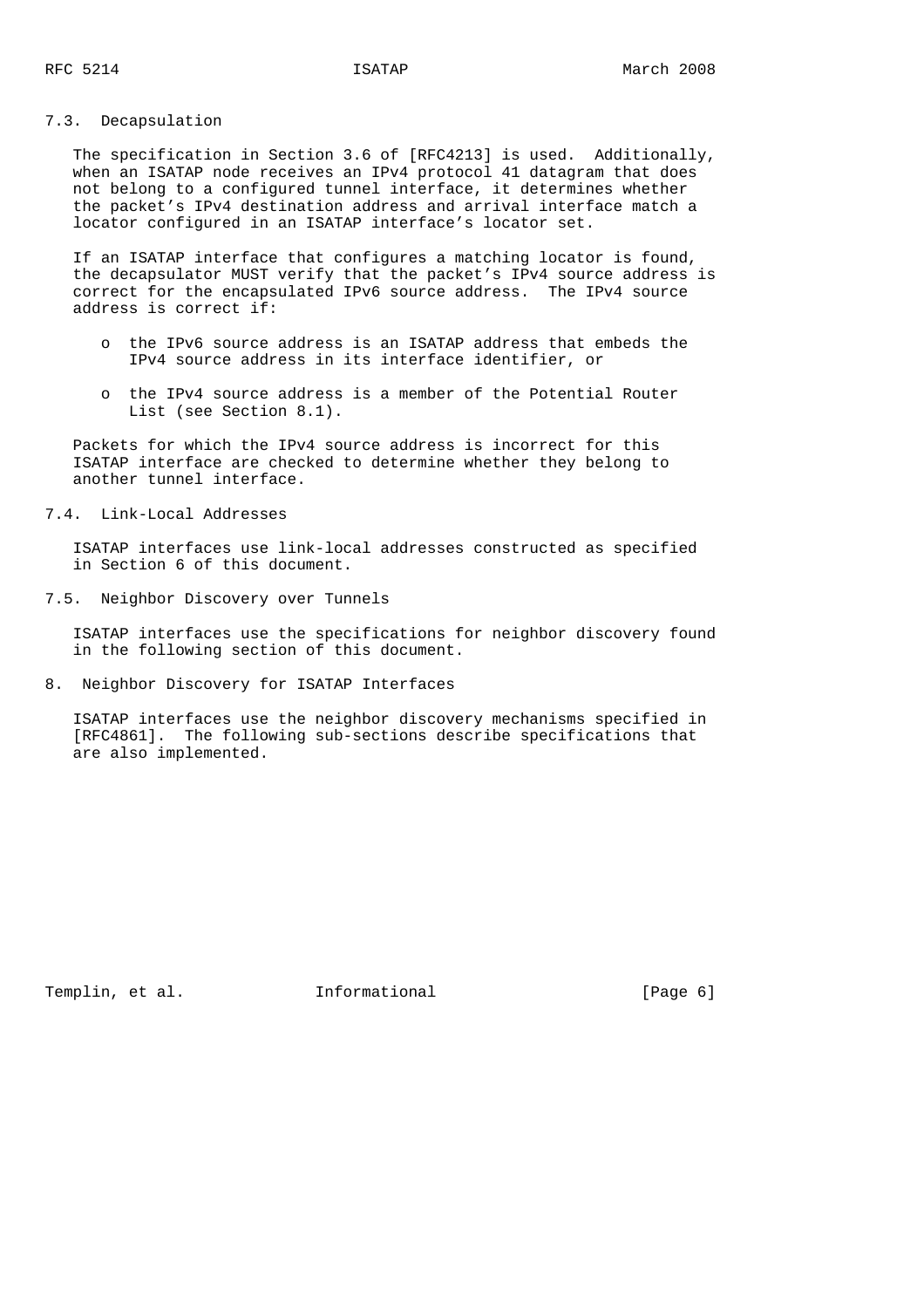8.1. Conceptual Model of a Host

 To the list of Conceptual Data Structures (Section 5.1 of [RFC4861]), ISATAP interfaces add the following:

Potential Router List (PRL)

 A set of entries about potential routers; used to support router and prefix discovery. Each entry ("PRL(i)") has an associated timer ("TIMER(i)"), and an IPv4 address ("V4ADDR(i)") that represents a router's advertising ISATAP interface.

8.2. Router and Prefix Discovery - Router Specification

 Advertising ISATAP interfaces send Solicited Router Advertisement messages as specified in Section 6.2.6 of [RFC4861] except that the messages are sent directly to the soliciting node; i.e., they might not be received by other nodes on the link.

8.3. Router and Prefix Discovery - Host Specification

 The Host Specification in Section 6.3 of [RFC4861] is used. The following sub-sections describe specifications added by ISATAP interfaces.

8.3.1. Host Variables

 To the list of host variables (Section 6.3.2 of [RFC4861]), ISATAP interfaces add the following:

PrlRefreshInterval

 Time in seconds between successive refreshments of the PRL after initialization. The designated value of all ones (0xffffffff) represents infinity.

Default: 3600 seconds

MinRouterSolicitInterval

 Minimum time in seconds between successive solicitations of the same advertising ISATAP interface. The designated value of all ones (0xffffffff) represents infinity.

8.3.2. Potential Router List Initialization

 ISATAP nodes initialize an ISATAP interface's PRL with IPv4 addresses acquired via manual configuration, a DNS Fully Qualified Domain Name (FQDN) [RFC1035], a DHCPv4 [RFC2131] vendor-specific option, or an unspecified alternate method. Domain names are acquired via manual

Templin, et al. 1nformational 1999 [Page 7]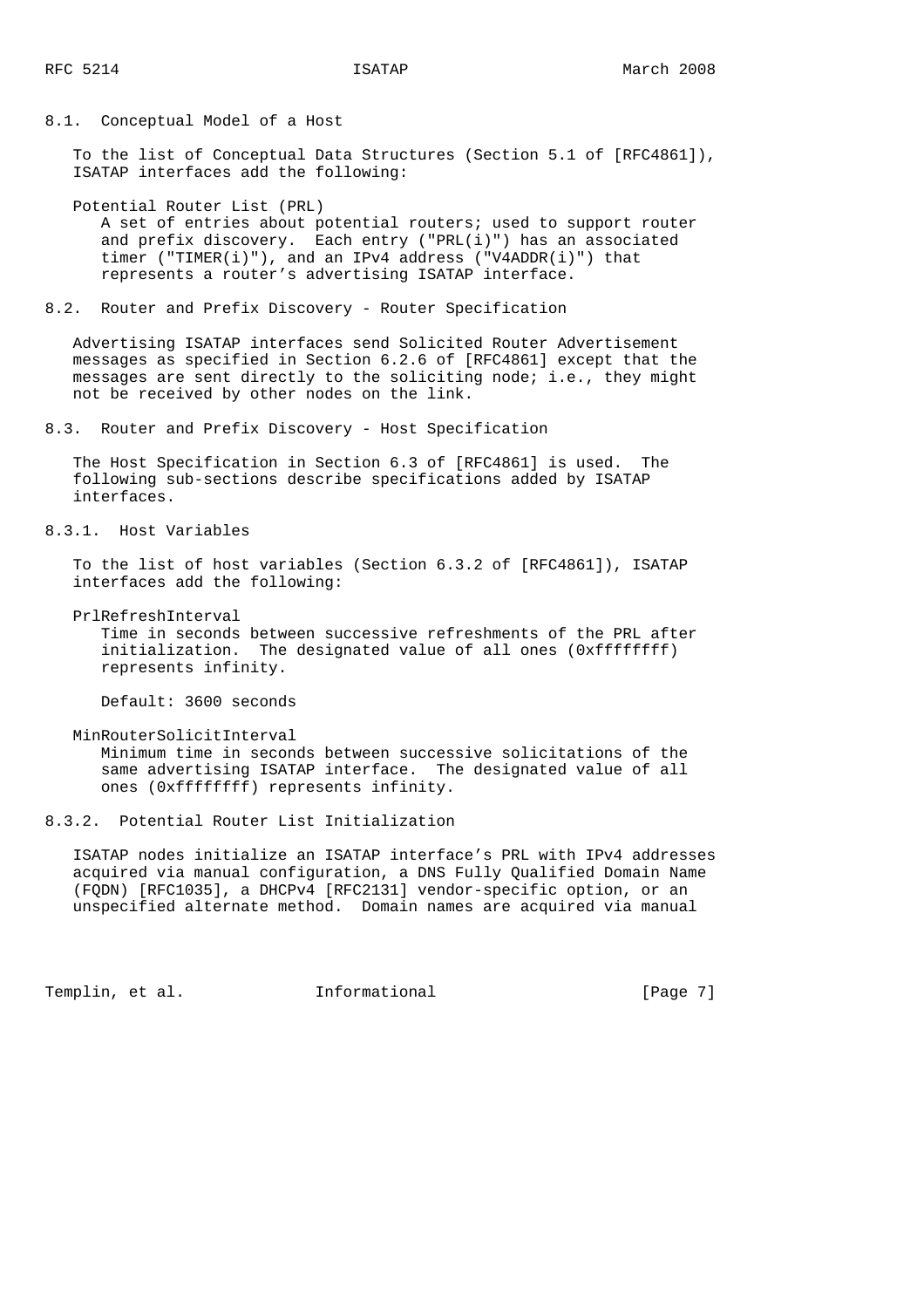configuration, receipt of a DHCPv4 Domain Name option [RFC2132], or an unspecified alternate method. FQDNs are resolved into IPv4 addresses through a static host file lookup, querying the DNS service, querying a site-specific name service, or with an unspecified alternate method.

 After initializing an ISATAP interface's PRL, the node sets a timer for the interface to PrlRefreshInterval seconds and re-initializes the interface's PRL as specified above when the timer expires. When an FQDN is used, and when it is resolved via a service that includes Times to Live (TTLs) with the IPv4 addresses returned (e.g., DNS 'A' resource records [RFC1035]), the timer SHOULD be set to the minimum of PrlRefreshInterval and the minimum TTL returned. (Zero-valued TTLs are interpreted to mean that the PRL is re-initialized before each Router Solicitation event; see Section 8.3.4.)

8.3.3. Processing Received Router Advertisements

 To the list of checks for validating Router Advertisement messages (Section 6.1.2 of [RFC4861]), ISATAP interfaces add the following:

 o IP Source Address is a link-local ISATAP address that embeds V4ADDR(i) for some PRL(i).

 Valid Router Advertisements received on an ISATAP interface are processed as specified in Section 6.3.4 of [RFC4861].

# 8.3.4. Sending Router Solicitations

 To the list of events after which Router Solicitation messages may be sent (Section 6.3.7 of [RFC4861]), ISATAP interfaces add the following:

o TIMER(i) for some PRL(i) expires.

 Since unsolicited Router Advertisements may be incomplete and/or absent, ISATAP nodes MAY schedule periodic Router Solicitation events for certain PRL(i)s by setting the corresponding TIMER(i).

 When periodic Router Solicitation events are scheduled, the node SHOULD set TIMER(i) so that the next event will refresh remaining lifetimes stored for PRL(i) before they expire, including the Router Lifetime, Valid Lifetimes received in Prefix Information Options, and Route Lifetimes received in Route Information Options [RFC4191]. TIMER(i) MUST be set to no less than MinRouterSolicitInterval seconds where MinRouterSolicitInterval is configurable for the node, or for a specific PRL(i), with a conservative default value (e.g., 2 minutes).

Templin, et al. 1nformational 1999 [Page 8]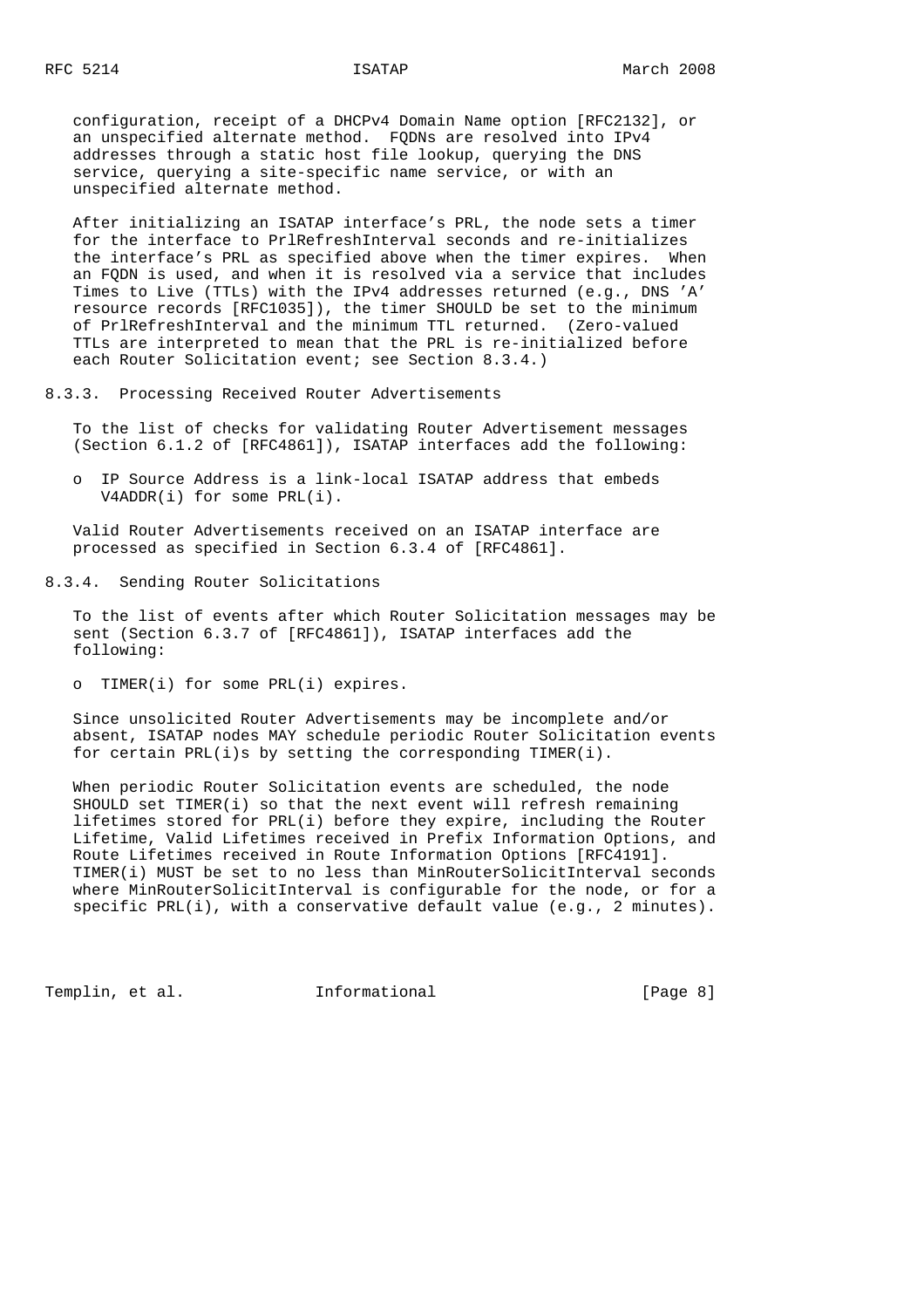When TIMER(i) expires, the node sends Router Solicitation messages as specified in Section 6.3.7 of [RFC4861] except that the messages are sent directly to  $PRL(i); i.e.,$  they might not be received by other routers. While the node continues to require periodic Router Solicitation events for  $PRL(i)$ , and while  $PRL(i)$  continues to act as a router, the node resets TIMER(i) after each expiration event as described above.

# 8.4. Neighbor Unreachability Detection

 ISATAP hosts SHOULD perform Neighbor Unreachability Detection (Section 7.3 of [RFC4861]). ISATAP routers MAY perform Neighbor Unreachability Detection, but this might not scale in all environments.

 After address resolution, ISATAP hosts SHOULD perform an initial reachability confirmation by sending Neighbor Solicitation messages and receiving a Neighbor Advertisement message. ISATAP routers MAY perform this initial reachability confirmation, but this might not scale in all environments.

# 9. Site Administration Considerations

 Site administrators maintain a Potential Router List (PRL) of IPv4 addresses representing advertising ISATAP interfaces of routers.

 The PRL is commonly maintained as an FQDN for the ISATAP service in the site's name service (see Section 8.3.2). There are no mandatory rules for the selection of the FQDN, but site administrators are encouraged to use the convention "isatap.domainname" (e.g., isatap.example.com).

 When the site's name service includes TTLs with the IPv4 addresses returned, site administrators SHOULD configure the TTLs with conservative values to minimize control traffic.

### 10. Security Considerations

 Implementers should be aware that, in addition to possible attacks against IPv6, security attacks against IPv4 must also be considered. Use of IP security at both IPv4 and IPv6 levels should nevertheless be avoided, for efficiency reasons. For example, if IPv6 is running encrypted, encryption of IPv4 would be redundant unless traffic analysis is felt to be a threat. If IPv6 is running authenticated, then authentication of IPv4 will add little. Conversely, IPv4 security will not protect IPv6 traffic once it leaves the ISATAP domain. Therefore, implementing IPv6 security is required even if IPv4 security is available.

Templin, et al. 1nformational 1999 [Page 9]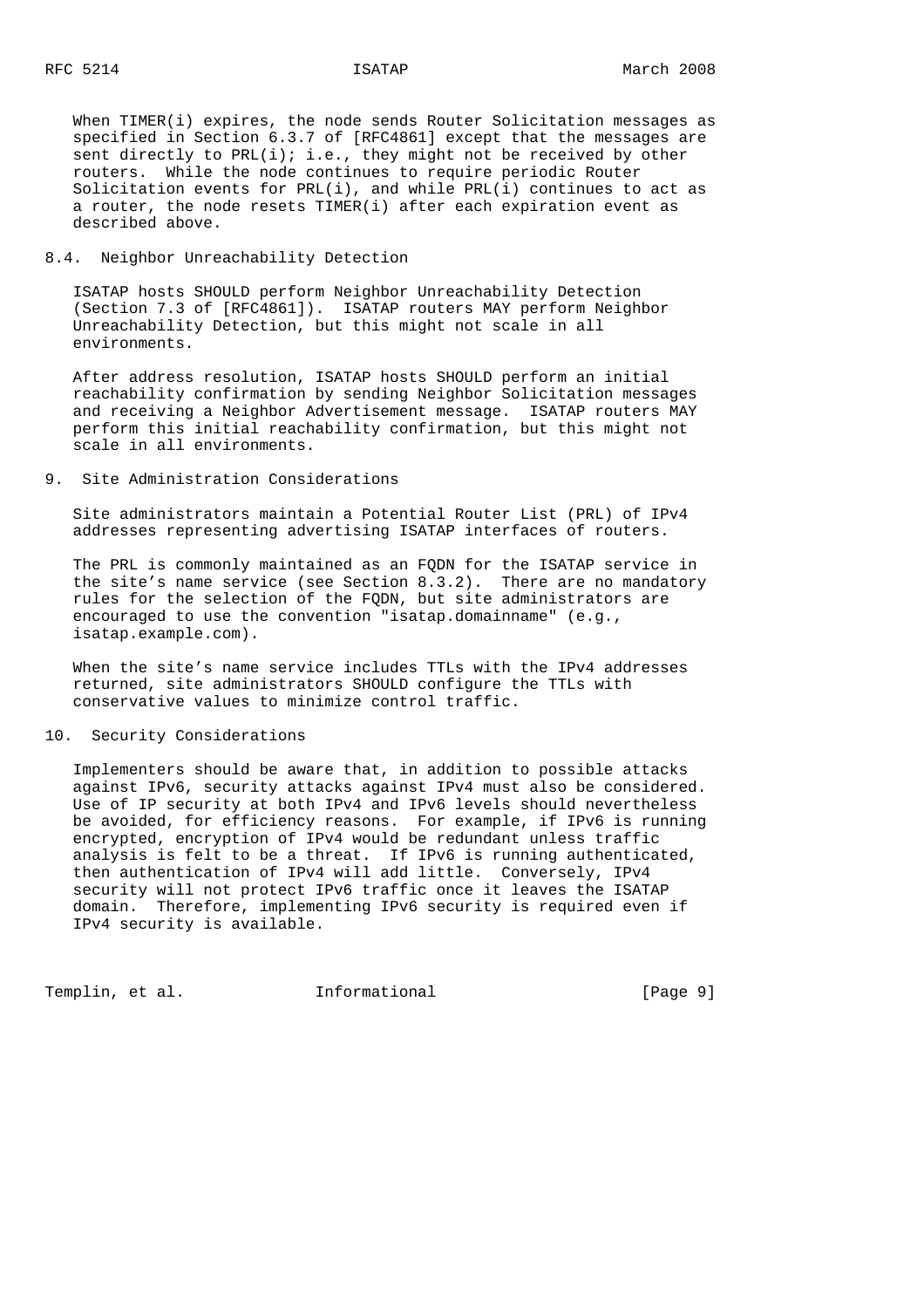The threats associated with IPv6 Neighbor Discovery are described in [RFC3756].

 There is a possible spoofing attack in which spurious ip-protocol-41 packets are injected into an ISATAP link from outside. Since an ISATAP link spans an entire IPv4 site, restricting access to the link can be achieved by restricting access to the site; i.e., by having site border routers implement IPv4 ingress filtering and ip protocol-41 filtering.

 Another possible spoofing attack involves spurious ip-protocol-41 packets injected from within an ISATAP link by a node pretending to be a router. The Potential Router List (PRL) provides a list of IPv4 addresses representing advertising ISATAP interfaces of routers that hosts use in filtering decisions. Site administrators should ensure that the PRL is kept up to date, and that the resolution mechanism (see Section 9) cannot be subverted.

 The use of temporary addresses [RFC4941] and Cryptographically Generated Addresses [RFC3972] on ISATAP interfaces is outside the scope of this specification.

# 11. IANA Considerations

 The IANA has specified the format for Modified EUI-64 address construction (Appendix A of [RFC4291]) in the IANA Ethernet Address Block. The text in the Appendix of this document has been offered as an example specification. The current version of the IANA registry for Ether Types can be accessed at:

http://www.iana.org/assignments/ethernet-numbers

12. Acknowledgments

 The ideas in this document are not original, and the authors acknowledge the original architects. Portions of this work were sponsored through SRI International and Nokia and Boeing internal projects and government contracts. Government sponsors include Monica Farah Stapleton and Russell Langan (U.S. Army CECOM ASEO) and Dr. Allen Moshfegh (U.S. Office of Naval Research). SRI International sponsors include Dr. Mike Frankel, J. Peter Marcotullio, Lou Rodriguez, and Dr. Ambatipudi Sastry.

 The following are acknowledged for providing peer review input: Jim Bound, Rich Draves, Cyndi Jung, Ambatipudi Sastry, Aaron Schrader, Ole Troan, and Vlad Yasevich.

Templin, et al. 1nformational [Page 10]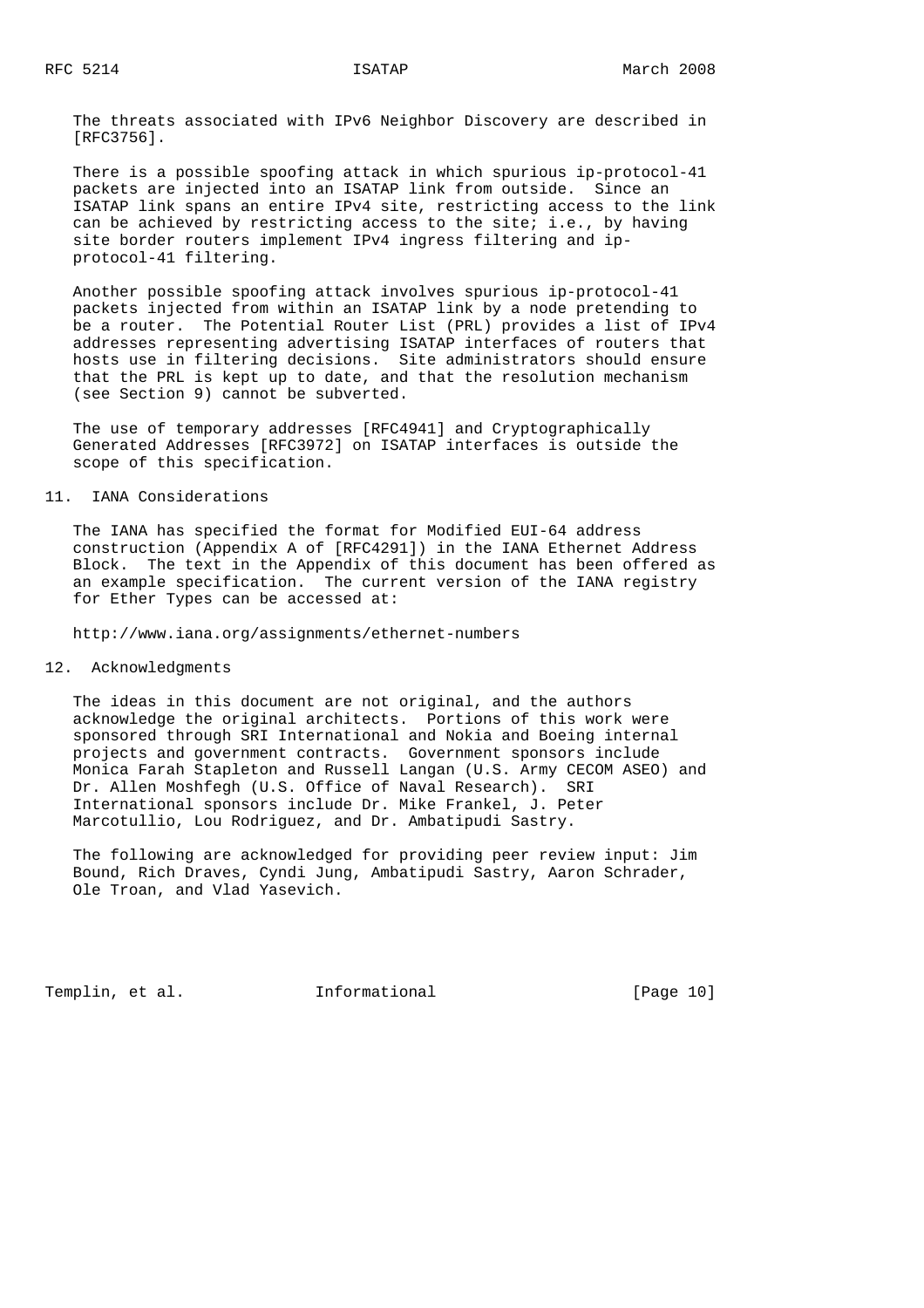The following are acknowledged for their significant contributions: Marcelo Albuquerque, Brian Carpenter, Alain Durand, Hannu Flinck, Jason Goldschmidt, Christian Huitema, Nathan Lutchansky, Karen Nielsen, Mohan Parthasarathy, Chirayu Patel, Art Shelest, Markku Savela, Pekka Savola, Margaret Wasserman, Brian Zill, and members of the IETF IPv6 and V6OPS working groups. Mohit Talwar contributed to earlier versions of this document.

 The authors acknowledge the work done by Brian Carpenter and Cyndi Jung in RFC 2529 that introduced the concept of intra-site automatic tunneling. This concept was later called: "Virtual Ethernet" and researched by Quang Nguyen under the guidance of Dr. Lixia Zhang.

13. References

13.1. Normative References

- [RFC1035] Mockapetris, P., "Domain names implementation and specification", STD 13, RFC 1035, November 1987.
- [RFC2119] Bradner, S., "Key words for use in RFCs to Indicate Requirement Levels", BCP 14, RFC 2119, March 1997.
- [RFC2131] Droms, R., "Dynamic Host Configuration Protocol", RFC 2131, March 1997.
- [RFC2132] Alexander, S. and R. Droms, "DHCP Options and BOOTP Vendor Extensions", RFC 2132, March 1997.
- [RFC2460] Deering, S. and R. Hinden, "Internet Protocol, Version 6 (IPv6) Specification", RFC 2460, December 1998.
- [RFC4861] Narten, T., Nordmark, E., Simpson, W., and H. Soliman, "Neighbor Discovery for IP version 6 (IPv6)", RFC 4861, September 2007.
- [RFC4213] Nordmark, E. and R. Gilligan, "Basic Transition Mechanisms for IPv6 Hosts and Routers", RFC 4213, October 2005.
- [RFC4291] Hinden, R. and S. Deering, "IP Version 6 Addressing Architecture", RFC 4291, February 2006.
- [RFC4862] Thomson, S., Narten, T., and T. Jinmei, "IPv6 Stateless Address Autoconfiguration", RFC 4862, September 2007.

Templin, et al. **Informational** [Page 11]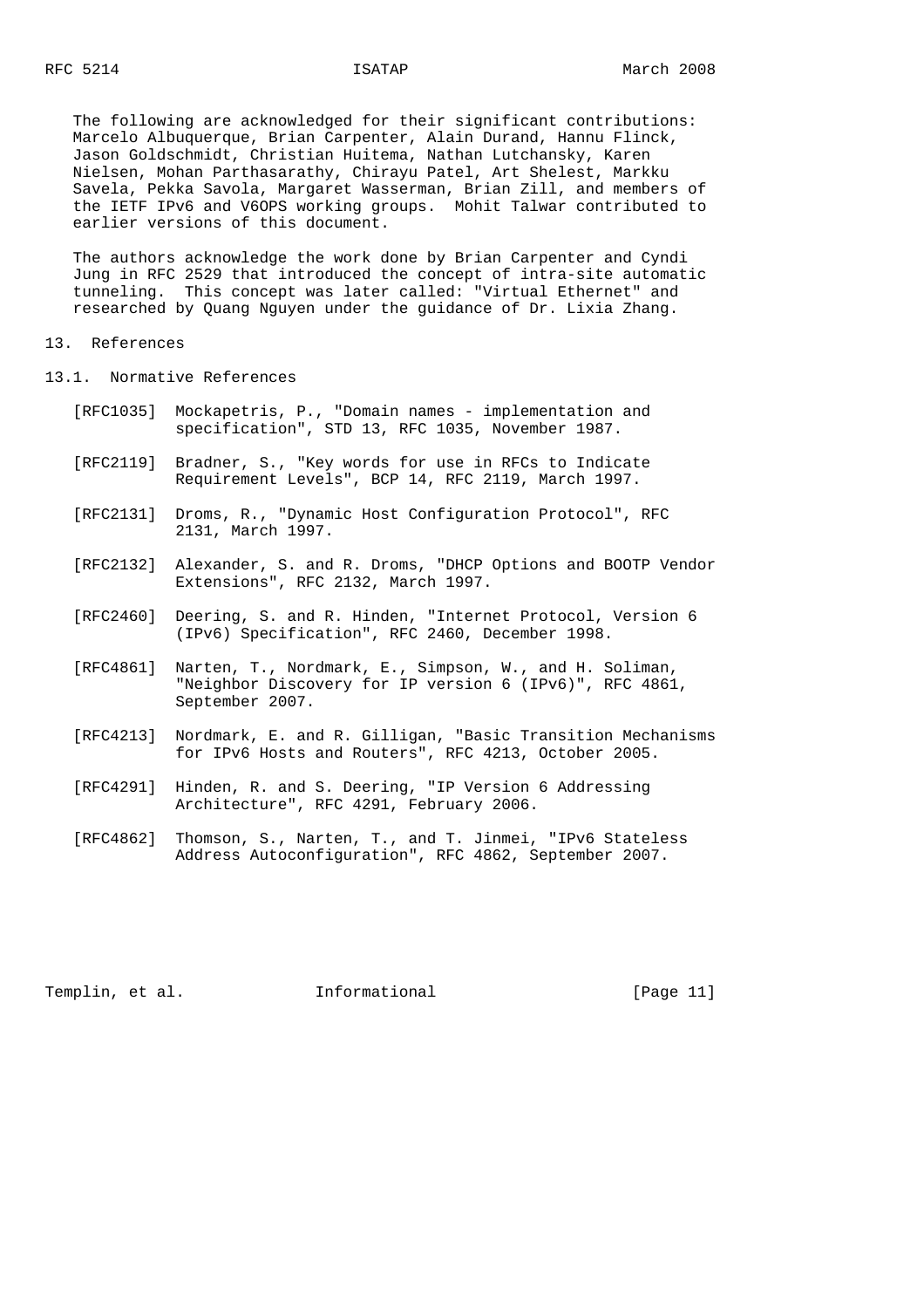## 13.2. Informative References

- [RFC2491] Armitage, G., Schulter, P., Jork, M., and G. Harter, "IPv6 over Non-Broadcast Multiple Access (NBMA) networks", RFC 2491, January 1999.
- [RFC2492] Armitage, G., Schulter, P., and M. Jork, "IPv6 over ATM Networks", RFC 2492, January 1999.
- [RFC2529] Carpenter, B. and C. Jung, "Transmission of IPv6 over IPv4 Domains without Explicit Tunnels", RFC 2529, March 1999.
- [RFC3056] Carpenter, B. and K. Moore, "Connection of IPv6 Domains via IPv4 Clouds", RFC 3056, February 2001.
- [RFC3756] Nikander, P., Ed., Kempf, J., and E. Nordmark, "IPv6 Neighbor Discovery (ND) Trust Models and Threats", RFC 3756, May 2004.
- [RFC3972] Aura, T., "Cryptographically Generated Addresses (CGA)", RFC 3972, March 2005.
- [RFC4191] Draves, R. and D. Thaler, "Default Router Preferences and More-Specific Routes", RFC 4191, November 2005.
	- [RFC4294] Loughney, J., Ed., "IPv6 Node Requirements", RFC 4294, April 2006.
	- [RFC4941] Narten, T., Draves, R., and S. Krishnan, "Privacy Extensions for Stateless Address Autoconfiguration in IPv6", RFC 4941, September 2007.

Templin, et al. **Informational** [Page 12]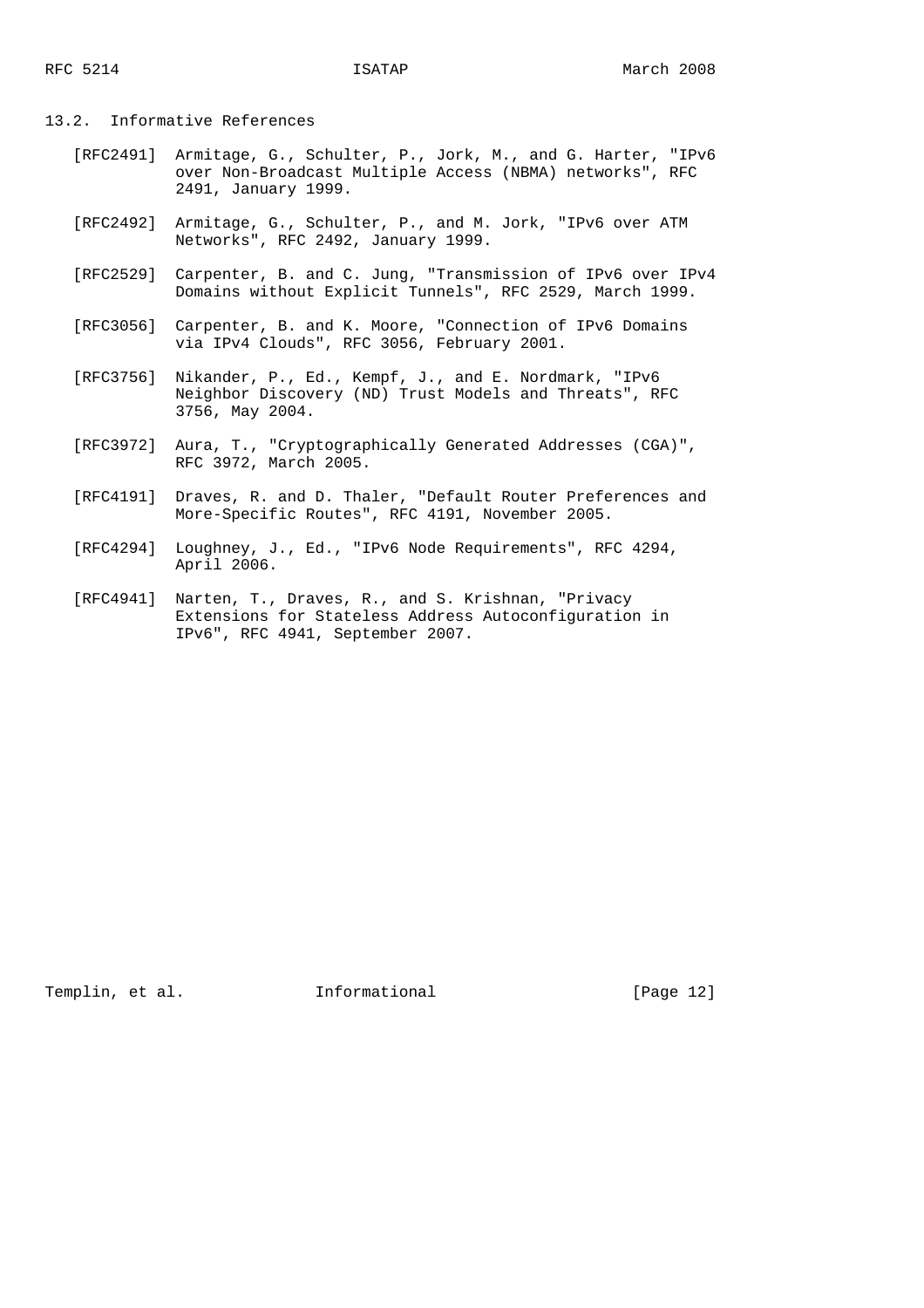Appendix A. Modified EUI-64 Addresses in the IANA Ethernet Address Block

 Modified EUI-64 addresses (Section 2.5.1 and Appendix A of [RFC4291]) in the IANA Ethernet Address Block are formed by concatenating the 24-bit IANA OUI (00-00-5E) with a 40-bit extension identifier and inverting the "u" bit; i.e., the "u" bit is set to one (1) to indicate universal scope and set to zero (0) to indicate local scope. Modified EUI-64 addresses have the following appearance in memory (bits transmitted right-to-left within octets, octets transmitted left-to-right):

 $0$  and  $23$  63 0UI | extension identifier 000000ug00000000 01011110xxxxxxxx xxxxxxxxxxxxxxxx xxxxxxxxxxxxxxxx

 When the first two octets of the extension identifier encode the hexadecimal value 0xFFFE, the remainder of the extension identifier encodes a 24-bit vendor-supplied id as follows:

|  | 0xFFFF. |  | vendor-supplied id |  |
|--|---------|--|--------------------|--|
|  |         |  |                    |  |

 When the first octet of the extension identifier encodes the hexadecimal value 0xFE, the remainder of the extension identifier encodes a 32-bit IPv4 address as follows:

|  | $0 \times \mathrm{FE}$ | IPv4 address |  |
|--|------------------------|--------------|--|
|  |                        |              |  |

Templin, et al. **Informational** [Page 13]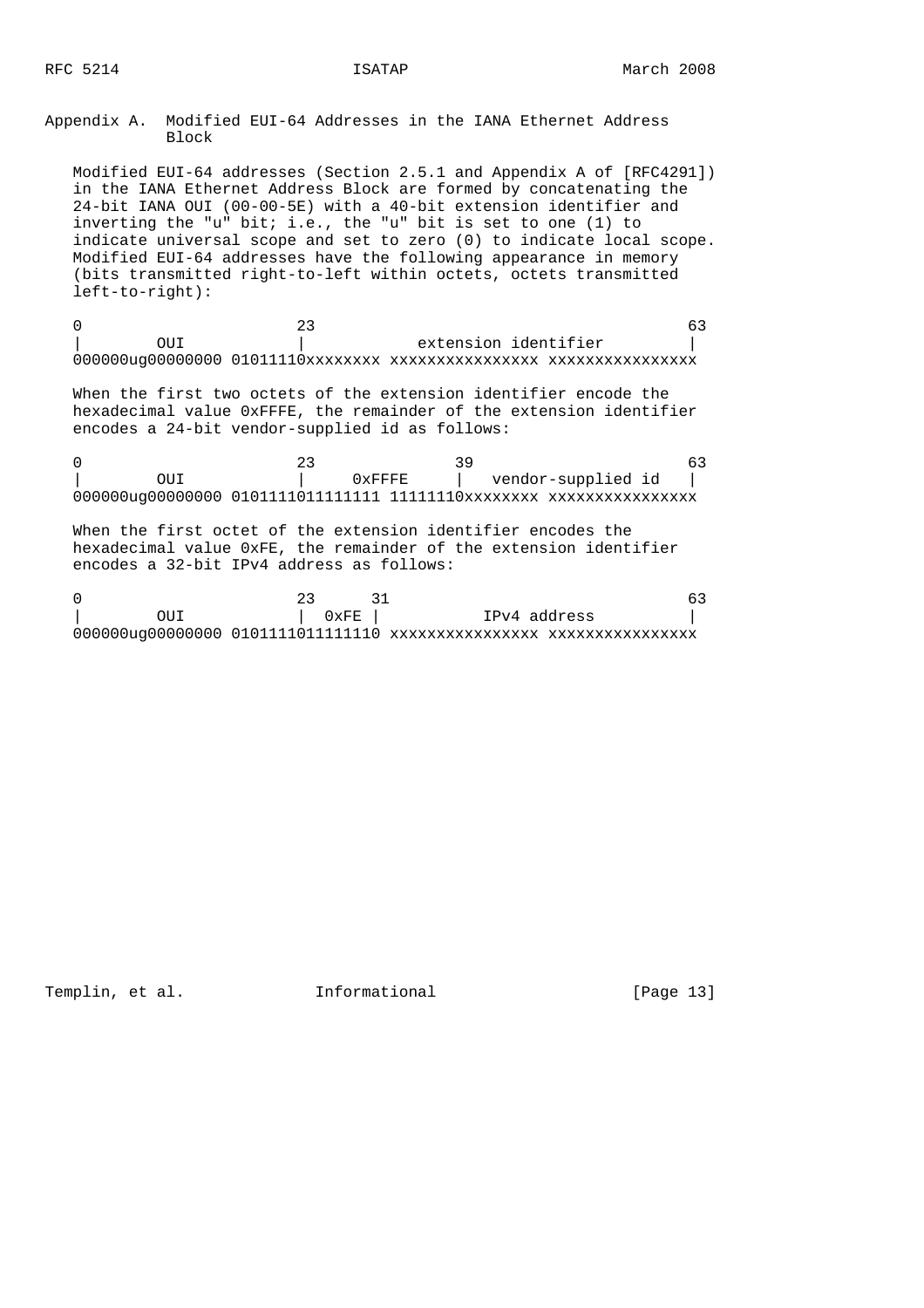Authors' Addresses

 Fred L. Templin Boeing Phantom Works P.O. Box 3707 MC 7L-49 Seattle, WA 98124 USA

EMail: fred.l.templin@boeing.com

 Tim Gleeson Cisco Systems K.K. Shinjuku Mitsui Building 2-1-1 Nishishinjuku, Shinjuku-ku Tokyo 163-0409 Japan

EMail: tgleeson@cisco.com

 Dave Thaler Microsoft Corporation One Microsoft Way Redmond, WA 98052-6399 US

 Phone: +1 425 703 8835 EMail: dthaler@microsoft.com

Templin, et al. 1nformational [Page 14]